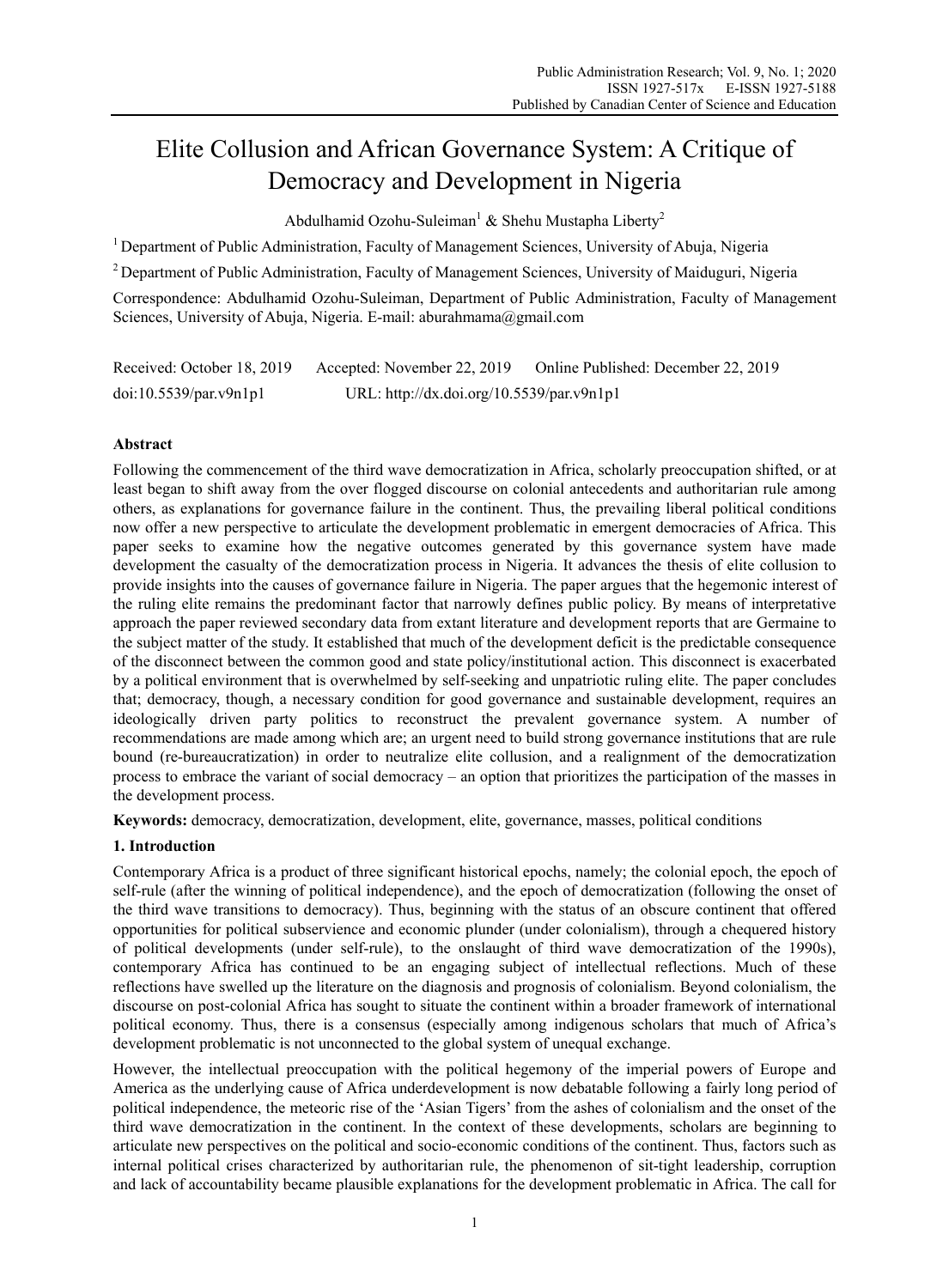regime transformation from authoritarian rule to liberal democracy became widespread following the deteriorating socio-economic condition of the vast majority of the people of the continent. This call provided the impetus for the third wave which made its course into the continent of Africa in the 1990s.

Regime transformation and the subsequent democratization process meant for the African continent a watershed in her chequered political development. The significance of this development lies in the opportunity it accords the people of the continent to choose their leaders through a predictable electoral process, and the liberal political environment it engenders to enable people participate in the governance process that shapes their lives. In other words, the good news about the development is that, democratization was meant to provide the institutional and procedural guarantee that policies and laws made by government (the state) will fit reasonably with the common good of the people – in the direction of improving the existential conditions of life and the ability of the people to enjoy their constitutionally guaranteed freedom. It is over three decades since the third wave of democracy tarried in Africa and the liberal political conditions and institutional infrastructure it engendered have provided new and refreshing perspective to the general discourse on the socio-political and economic development of the continent.

A preponderance of African states including Nigeria are in the frontline status of democratizing societies. However, many of these democratizing societies are equally marred by one form of socio-political crisis or the other. This development has thrown up debates on the possibility of reversal. Huntington's (1991:17) submission on the factors that are capable of precipitating a reversal is corroborated by the crisis of development in many African states. Two of these factors are instructive here: "the weakness of democratic values among key elite groups and the general public; and severe economic setbacks which intensified social conflict and enhanced the popularity of remedies that could be imposed only by authoritarian government".

For African states (like Nigeria) that have recorded nineteen years of unbroken democratization process, the question is; how has the liberal political conditions and institutional infrastructure of democracy impacted on her governance situation? What explanations can possibly be advanced to justify the deteriorating existential conditions of the vast majority of the people? This paper advances the thesis of elite collusion to provide insights into the cause of governance failure in Africa's most populous democracy. It argues that democracy is not so much a governance system that guarantees performance legitimacy but more of a framework of organizing societies such that collective decisions are the indirect expression of the citizens through their representatives. What remains to be determined is how these decisions have helped to facilitate the realization of the collective hopes and aspirations of the governed. The paper further submits that, elite collusion is itself a governance system nurtured and sustained by liberal political conditions. Thus, the hegemonic interest of the ruling elite remains the predominant factor that narrowly defines public policy in Nigeria. In the light of this thesis, the paper interrogates the democratization process in regard to government commitment to liberalize the political space, institutionalize good governance and promote development.

# **2. Third Wave Democratization and the Development Problematic**

Almost three decades of the third wave democratization has witnessed the emergence of a considerable number of democracies in Africa, with varying degrees of progress. The allusion to the word 'progress,' has two different but interrelated connotations. On the one hand, it is used to describe the incremental change that has been recorded in democratizing the processes and institutions of governance, the most instructive of which is the efforts to institutionalize a predictable electoral process that takes care of leadership succession. On the other hand, progress is also used to describe development that leads to significant and continuing improvement in the quality of life for the vast majority of the people. In other words, progress report on democratization in Africa has two sides of a coin. On the one side is democracy and on the other side is development. The question as to whether these two sides are mutually reinforcing in Africa is debatable, and extant literature is replete with reports about the experiences of democratizing states of Africa.

Scholars have been unsparing in their treatment of the irresistible advances of democracy on a World scale (Huntington, 1991; Michael and Van de Walle, 1992; Ake, 2000; Adejumobi, 2004; Lynch and Crawford, 2011; Sesay,2014; and Ibori and Anakwe, 2017). In the opinion of Huntington, the major factor that has contributed significantly to the occurrence and timing of the third wave transition to democracy is:

> The deepening of legitimacy problem of authoritarian regimes in a world where democratic values were widely accepted, the consequent dependence of these regimes on successful performance, and their inability to maintain "performance legitimacy" due to economic (and sometimes military) failure (Huntington, 1991:13).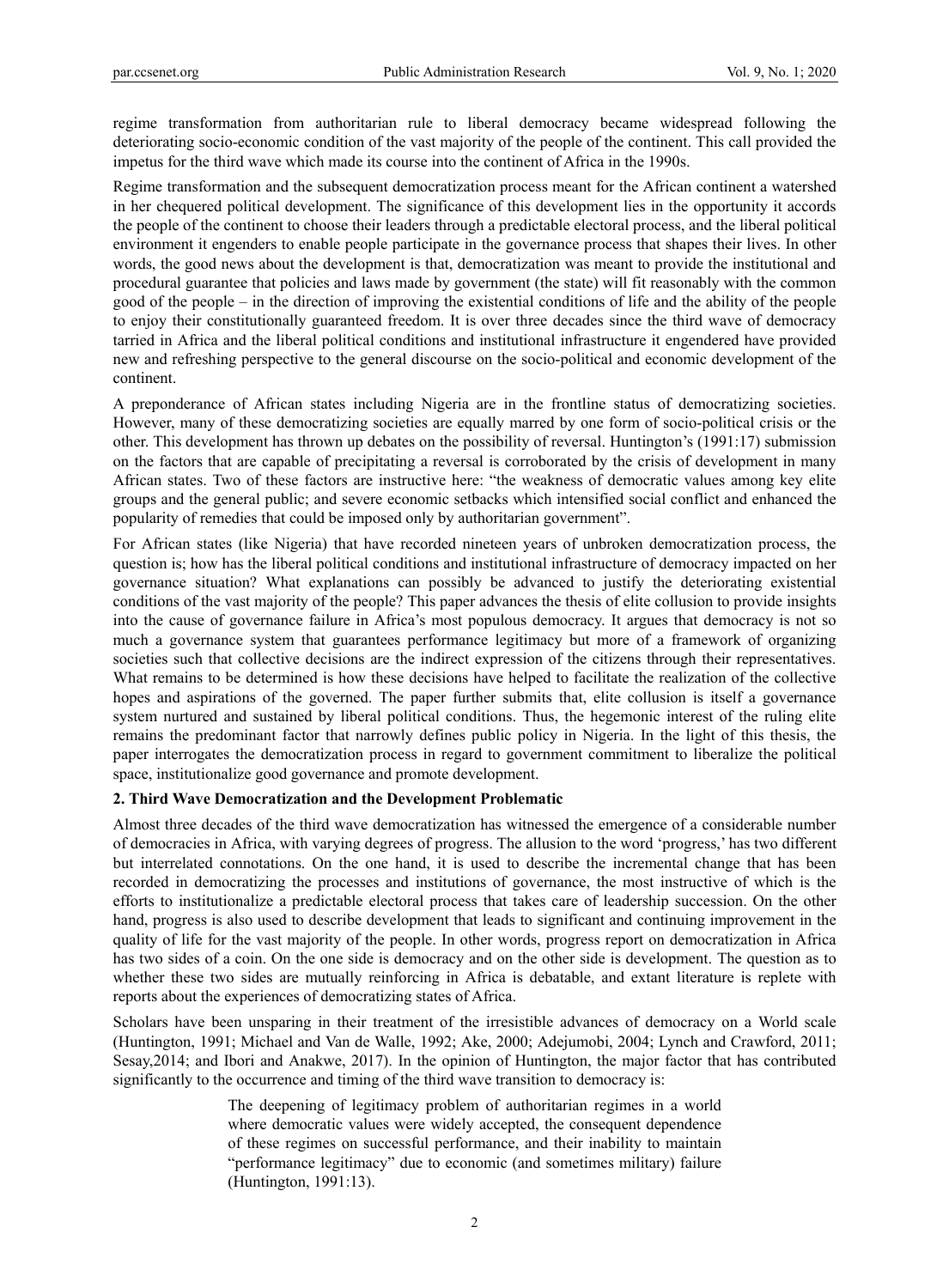Thus, the impetus for the onset of democratization in Africa lies in the pathology of authoritarian/sit tight rule (which stifle personal and collective liberty and encourage social exclusion), contributing to the poor quality of public administration (where the institutions of public service lack the capacity to deliver on existential requirements of the people). In addition to the foregoing, is what is generally considered in the literature as exogenous pressure from western nations, donor agencies and international financial institutions (who have continued to demand democratic reforms as pre-condition for development assistance (Anifowoshe and Enemuo cited in Ibori, 2017). However, the continent of Africa still parades a handful of sit-tight dictators, many of who bestride the narrow world of their countries like colossus. Table 1 below clarifies the statistics.

| Year<br>of<br>Assumption of |                              | No.<br>of<br>Years<br>in            |  |
|-----------------------------|------------------------------|-------------------------------------|--|
| Power                       |                              | Power                               |  |
|                             |                              |                                     |  |
|                             |                              | 38                                  |  |
| 1979                        | Angola                       | 38                                  |  |
| 1980                        | Zimbabwe                     | 37                                  |  |
| 1982                        | Cameroun                     | 35                                  |  |
| 1986                        | Uganda                       | 31                                  |  |
| 1989                        | Sudan                        | 28                                  |  |
| 1990                        | Chad                         | 27                                  |  |
| 1993                        | Eritrea                      | 24                                  |  |
| 1979 -1992; 1997 till date  | Congo                        | 13 plus 20                          |  |
| 2005                        | Burundi                      | 12                                  |  |
|                             | of<br>Democratic<br>Republic |                                     |  |
|                             | Congo                        | 16                                  |  |
| 2000                        | Rwanda                       | 17                                  |  |
|                             | 1979<br>2001<br>----         | Country<br><b>Equatorial Guinea</b> |  |

#### Table 1. Sit-tight leaders in Africa

Source: Daily Trust Newspaper, Nigeria, May 15, 2016

Also worth acknowledging is the role of the African Union (AU) in Africa transition to democracy through its African Governance Architecture (AGA). An important component of AGA is the *African Charter on Democracy, Elections and Governance*, with responsibility to "entrench in the continent a political culture of change of power based on the holding of free, fair and transparent elections conducted by competent, independent and impartial electoral bodies" ( Sesay, 2014: ). Therefore, the relative progress that has been recorded on multiparty election in Africa, since the 1990s, is due largely to the commitment of the AU to; Promote the universal value and principles of democracy, good governance, human rights and the right to development (Sesay, 2014).

However, whereas we can conveniently claim (based on available evidence) that a preponderance of African states has transited to democracy, the same claim cannot be made of the development of the continent (especially in states where the third wave has tarried for a while). The question then arises: how much has democracy delivered on its mandate of development? Scholarly efforts to address this question have led to a profound intellectual polemics on the democracy -development nexus, with many African scholars being circumspect about their treatment of democracy as the precursor of development (Johnson, 1991; Ake, 2001; Adejumobi, 2004; UNDP, 2006 and Ozohu-Suleiman, 2016).

We recall that the narrative of deprivation was predominant in the mass movement of the 1990s (especially in Nigeria), on this note, Nzongola-Ntalaja (2004), averred that democratization was expected to provide a system that maximizes the responsiveness of the rulers to the expressed interest and needs of the public. Responsiveness translates to good governance which implies the efficient management of state institutions and resources in accordance with the rule of law to promote the general welfare of the citizens. Good governance embraces such requirements as efficiency, curbing corruption which inhibits development and investment, guarantee of civil and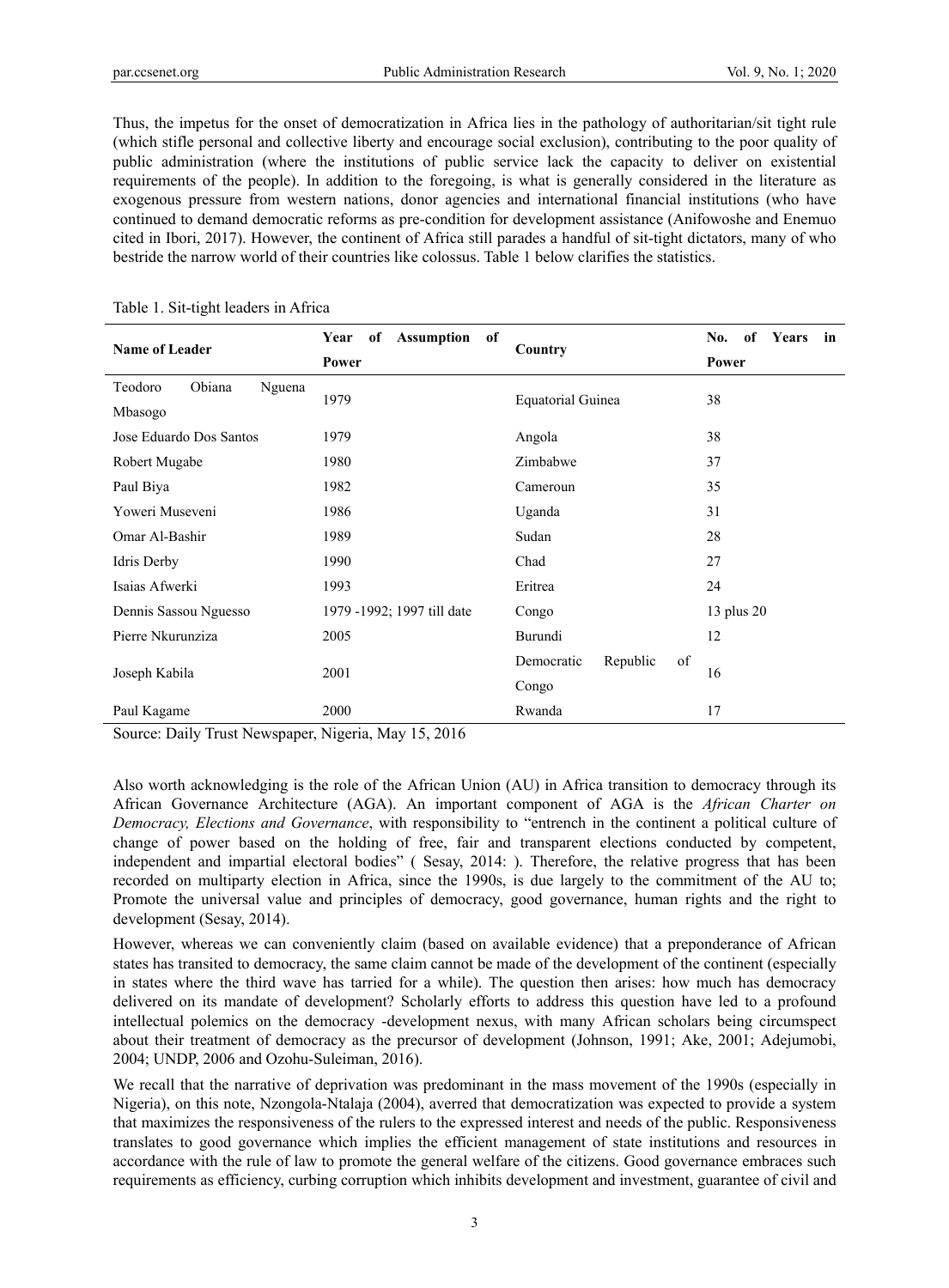human rights and accountability to the people (Johnson, 1991). It also includes an appropriate political leadership and environment that furnish a predictable and transparent framework of rules, institutions and behavior for the management of public affairs (Adejumobi, 2004).

The contention of the democracy-development is not about whether democracy can engender development; rather, it is about how best democracy should execute the development agenda on a sustainable basis. Therefore, democracy should seek in common with good governance, efficient public administration and predictable economic and political environment that make economic growth possible and development sustainable (UNDP, 2006). However, the persistent failure of development in Africa have led some scholars to argue that, good governance and development are not about a mode of polity or a procedural arrangement, but a holistic and consequential variable. In this context, what matters is not necessarily the form of government, but the result of governance. It is about effective and productive governance (Dun, 1986 and Adejumobi, 2004). For most states in Africa that have transited to democracy, the objective reality is that democratization is yet to bring about the much needed development to the vast majority of the people. This observation led Adejumobi to conclude that:

> Liberal democracy is essentially a class project that reflects dominant power interests… its crafting and hegemonic interest that it represents is largely that of capital and bourgeois class. That is why issues of private property and accumulation are emphasized and well protected in the constitutional order of western democracies, while that of equality and socio-economic rights are more abstract than real for the majority of the people (Adejumobi, 2004:13).

Even the notion of equality and/or representation which democracy espouses is severely scored (at least in the context of African experience). Thus, Yaqub argues that:

> …Construed exclusively in term of abstract personhood or legal and electoral equity, (equality) omits the crucial economic and social determinants that shape its real life connotation. In the absence of community, equality is a fiction that not merely divides, as easily as it unites but that raises the specter of a mass society made up of indistinguishable consumer clones (Yaqub, 1994:158).

On this note, the "performance legitimacy" (Huntington, 1991) of African democracies is severely scored. In his *The End of Democracy*, (Abid Ulla-Jan, 2003:54), reported two fundamental problems (among others) that compromise the performance legitimacy of democracy. They are; the continual attempt by special interest to steal the wealth of the commons, and a growing disparity between the rich and the poor Thus, more than three decades after the onset of democratization, the continent of Africa is immersed in poverty, economic stagnation, misery, violence and socio-political instability. These negative social realities are the predictable consequences of the absence of inclusive development. Although democratic reforms have engendered favourable policy environment for modest macro-economic performance, the resulting economic expansion has not contributed meaningfully to the material well-being of the citizens. This scenario has been described by Lewis (2008: 67) as the paradox of "Growth without Prosperity". He observed that there may be evidence that; "political liberation bolsters economic policy reform and enhances some institutional requisites of economic performance. Yet there are few signs that these improvements foster significant reduction in poverty and inequality (Lewis, 2008:69). Table 2 below provides data on trends in macro-economic development in African between 2014 and projecting into 2019.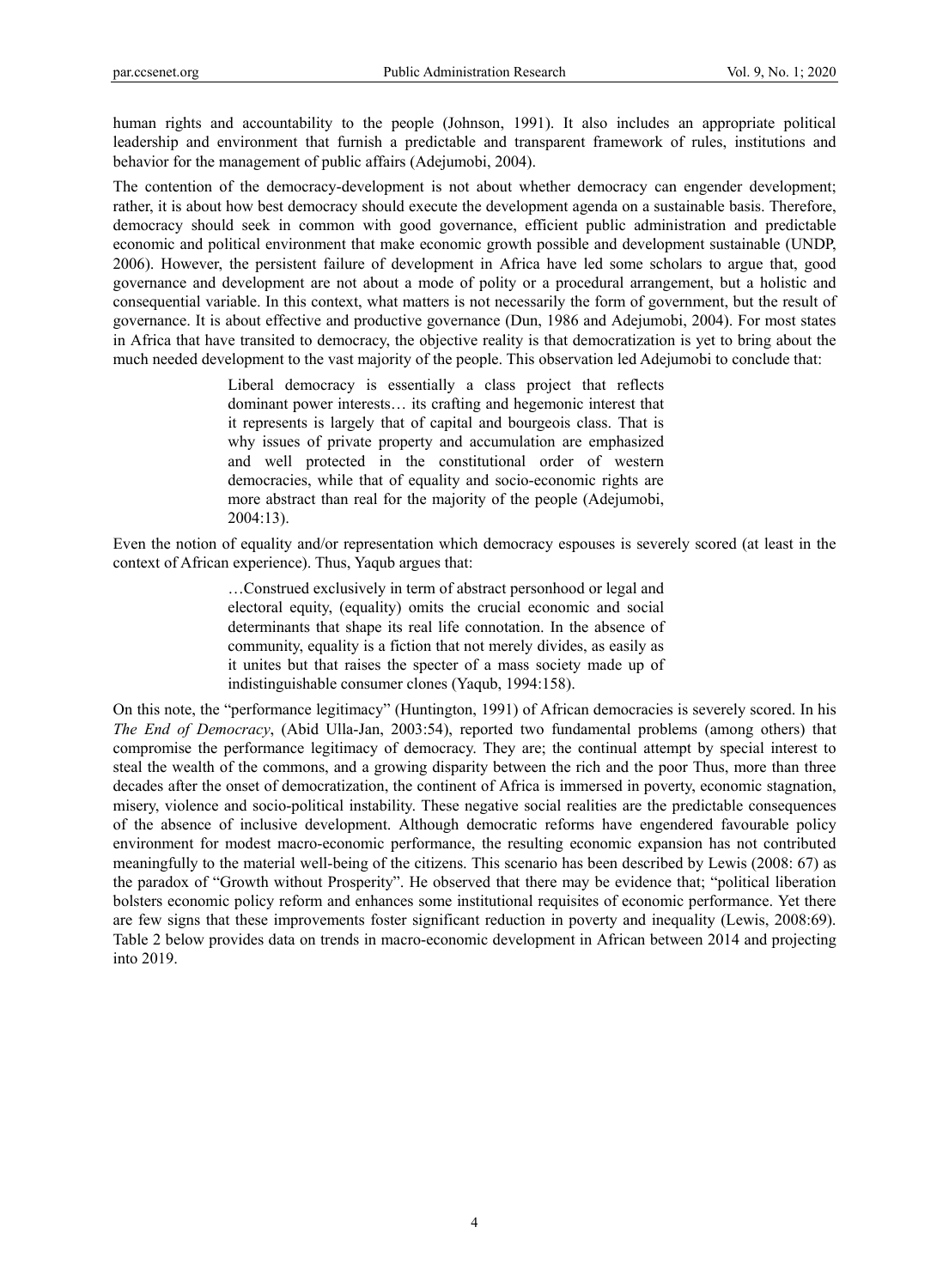| Variable                  | $2009 - 19$ | 2014 |     |     |     | 2015 2016 2017 (Estimate) 2018 (Projected) 2019 (Projected) |     |
|---------------------------|-------------|------|-----|-----|-----|-------------------------------------------------------------|-----|
| Real GDP Growth (Percent) |             |      |     |     |     |                                                             |     |
| Central Africa            | 4.3         | 5.7  | 3.1 | 0.1 | 0.7 | 2.4                                                         | 3.0 |
| East Africa               | 5.3         | 5.9  | 6.5 | 4.9 | 5.6 | 5.9                                                         | 6.1 |
| North Africa              | 4.1         | 1.9  | 3.7 | 3.3 | 5.0 | 5.1                                                         | 4.5 |
| Southern Africa           | 3.1         | 2.7  | 1.6 | 0.9 | 1.6 | 2.0                                                         | 2.4 |
| West Africa               | 6.5         | 6.0  | 3.2 | 0.5 | 2.5 | 3.6                                                         | 3.8 |
| Africa                    | 4.6         | 3.8  | 3.5 | 2.2 | 3.6 | 4.1                                                         | 4.1 |

Table 2. Macroeconomic developments in Africa, 2013 – 2019

Source: African Development Bank (AFDs) Statistics Department, 2018.

The above trends indicate that after over three decades of the onset of democratization in Africa, real Gross Domestic Product (GDP) only recorded modest growth of 3.8 in 2014 and 3.5 2015, plummeting to 2.2 in 2016. This deep slide in GDP (at a time that the democratization process was expected to provide the enabling environment for consolidating macro-economic performance), remains a sad commentary on the quality of political leadership in the continent. Beyond the obvious evidence of macroeconomic indicators, data on poverty and human development do not reflect significant improvement in the existential conditions of the people. The Human Development index (HDI) provides further insights into the quality of life, (measured in terms of average income, life expectancy, education and literacy). Table 3 below illustrates the trends in selected African states between 1985 and 2004.

|                      | 1985      | 1990 | 1995 | 2004 | Difference (1990/2004) |
|----------------------|-----------|------|------|------|------------------------|
| <b>SSA</b>           | 0.45      | 0.46 | 0.46 | 0.47 | $+.02$                 |
| <b>Benin</b>         | 0.37      | 0.37 | 0.40 | 0.43 | $+.06$                 |
| <b>Botswana</b>      | 0.64      | 0.68 | 0.66 | 0.57 | $-.07$                 |
| Ghana                | 0.48      | 0.51 | 0.53 | 0.53 | $+.05$                 |
| Madagascar           | 0.44      | 0.45 | 0.46 | 0.51 | $+.07$                 |
| Mali                 | 0.26      | 0.29 | 0.31 | 0.34 | $+.08$                 |
| Mauritius            | 0.69      | 0.73 | 0.75 | 0.79 | $+.10$                 |
| South Africa         | 0.70      | 0.74 | 0.74 | 0.65 | $-.05$                 |
| Zambia               | 0.49      | 0.46 | 0.43 | 0.41 | $-.08$                 |
| Net across countries | 1990-2004 |      |      |      | $+.16$                 |
| Average              |           |      |      |      | $+.02$                 |

Table 3. Human development index (HDI) in selected African democracies, 1985 – 2004

Source: UNDP, accessed at http://hdr.undp.org/hdr2006/statistics/flash/statistics\_trends.cfm

The above trends indicate that in 1985 when most states in Sub-Saharan Africa (SSA) were under authoritarian rule, the HDI value was 0.45, increasing marginally to 0.46 in 1995. By 2004 when the democratization process was well over one decade, the HDI value in SSA democracies was merely 0.47. This emerging empirical evidence has provided new and refreshing insights into the democracy-development nexus. Part of these insights focus on the governing elite, and how their performance based legitimacy, (which should take precedence over mere procedural legitimacy) has impacted on the development process (Leftwich, 2000).

#### **3. Elite Collusion as Governance System**

Contemporary articulations of the concept of governance system have included a relentless effort by scholars to respond to the increasing perversion of democracy as a governance system. Such conceptual vernacular as: 'pseudo democracy' (Case, 2004); 'Hybrid Regime' (Brownlee, 2009); and 'Feckless Democracy' (Diamond,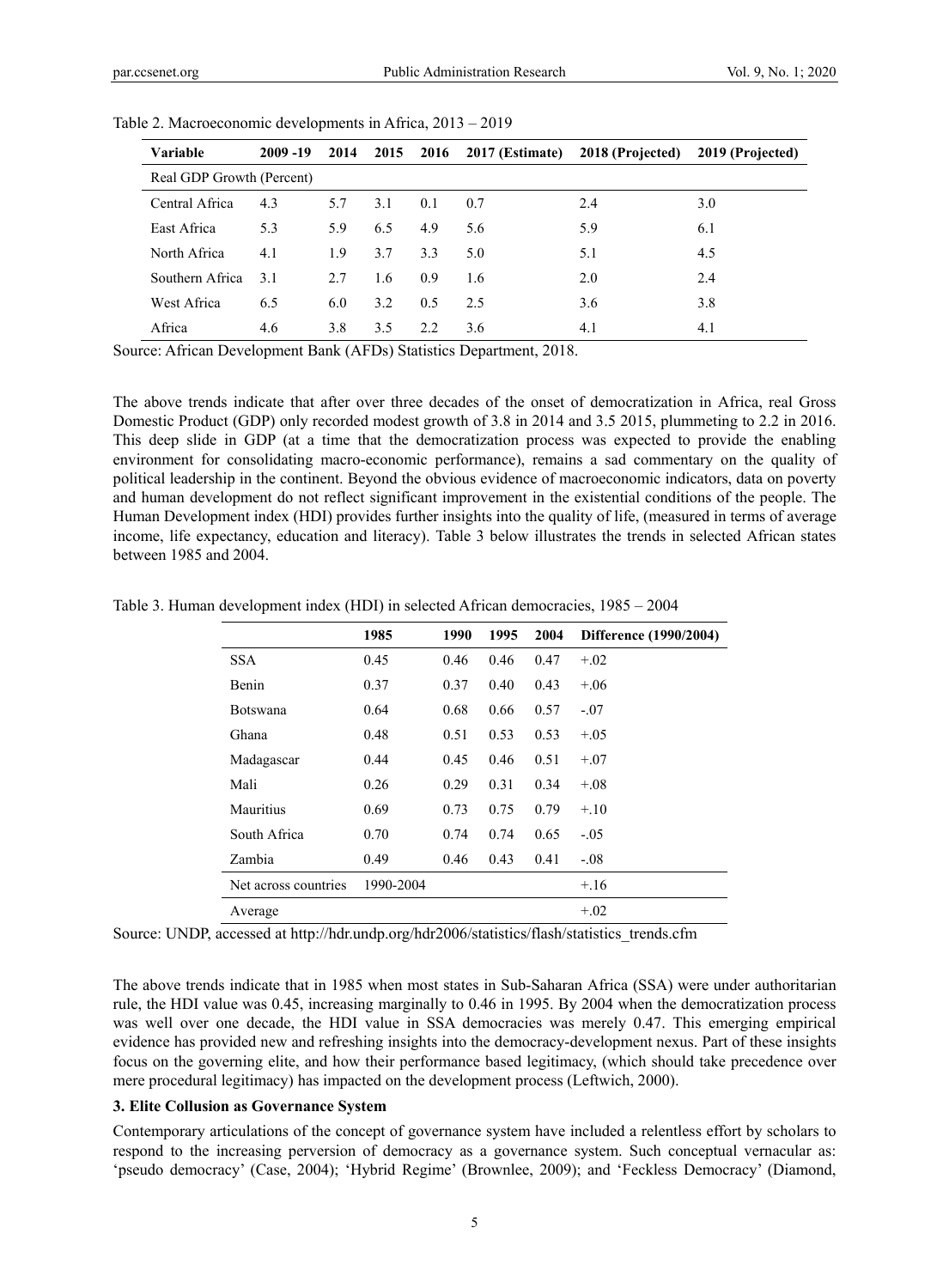2014), have been employed to explain the failure of liberal democracy enterprise in Africa. This section of the paper is devoted to similar intellectual preoccupation by constructing a variant of governance system that seeks to expose the fault lines of the democratization process in Africa. This variant is referred to as 'elite collusion'. We proceed by first clarifying the concept of governance system. Governance system refers to the type of institutions that underpin and influence the actions of the leaders and other public office holders in a state, in the exercise of their authority in such areas as politics and the economy or in running of the affairs of a country (Eyinla, 2006). Along with institution, action and authority, a governance system also includes the behaviour and political culture of the governing elite. On this note, it is assumed that the type of governance system in place will determine and shape political behavior/institutional actions of the governing elite. Although political behavior/culture are integral parts of the type of political institutions in operation, it also includes such independent variables as; assumptions, tendencies and individual proclivity of the governing elite in operating the institutions (Daudu, 1985). On the specific connotation of governance, Olowu (2002), submit that:

> …Governance emphasizes leadership and the manner in which state political leaders manage, use or (misuse) power whether to promote social and economic development or to pursue agenda that undermine such goals (Olowu, 2002:2)

The foregoing observation is very instructive. Whereas governance system prescribes the type of institution, authority, values, beliefs, political behavior and culture, the preoccupation of the governing elite (which is not necessarily conditioned by the prevalent governance system), will determine in concrete terms, the outcomes of a governance system. This preoccupation will in turn shape institutions, values, political culture and behavior in the long run. It is on this, note that we argue that, democracy as a governance system can be supplanted by another form of governance system if the preoccupation of the governing elite is anything but committed to promoting and institutionalizing the norms and values of democracy.

We have reflected earlier in the paper about the norms and values of democracy, but suffice to say that, democracy offers a complex system involving multiple feature (electoral institutions, parties, constitutional protection) and producing multiple goods (individual liberty, effective legislation, secure property rights, popular sovereignty). A governance system that lacks the capacity to institutionalize these features and generate the concomitant outcomes can be anything else but democracy. It is in the light against of this understanding that the governance system of democracies in Africa should be evaluated.

In his progress report on democratization in Africa, Diamond (2008) observed that the governance system of post-colonial Africa is neo-patrimonial and prebendal (see Joseph, 1987), because they combined elements of formal bureaucratic state with informal reality of personalized, unaccountable power and pervasive patron-client ties where the state resources is considered by the governing elite as personal slush to maintain political dominance. Prolonged authoritarian regimes have helped to nurture and preserve neo-patrimonial/prebendal governance system in Africa. For example, Uganda President Museveni has used state resources to bribe his continued stay in power. For Zimbabwe President Mugabe, his treatment of the country as his personal estate saw him in power for about four decades until his ouster via coup in 2017. However, in Nigeria where the third wave has tarried for two decades, the phenomenon of prebendalism has remained a predominant feature of her governance system. Whereas prebendalism in post-colonial Africa was enabled and sustained by authoritarian rule, the same phenomenon has taken the form of elite collusion (nurtured and sustained by liberal political conditions).

Elite collusion as a form of governance system got its inspiration from extant theories of social science such as the Elite Theory and the Theory of Public Choice. Therefore, to conceptualize elite collusion as a form of governance system, it might be helpful to undertake a sparing review of these social theories and then reflect on the sense in which they conspire to inspire elite collusion as governance. In the classical conception of elitism, Pareto (1935) and Mosca (1939) are in consensus that:

> In all societies…Two classes of people appear – a class that rules and a class that is ruled. The first class, always the less numerous, performs all political functions, monopolize power and enjoys the advantages that power brings (Mosca, cited in Parry, 1979:39)

In their classic work *The Calculus of Consent: Logical Foundation of Constitutional Democracies,* James Buchanan and Gordon Tullock (1962), advanced the study of public choice and argue that: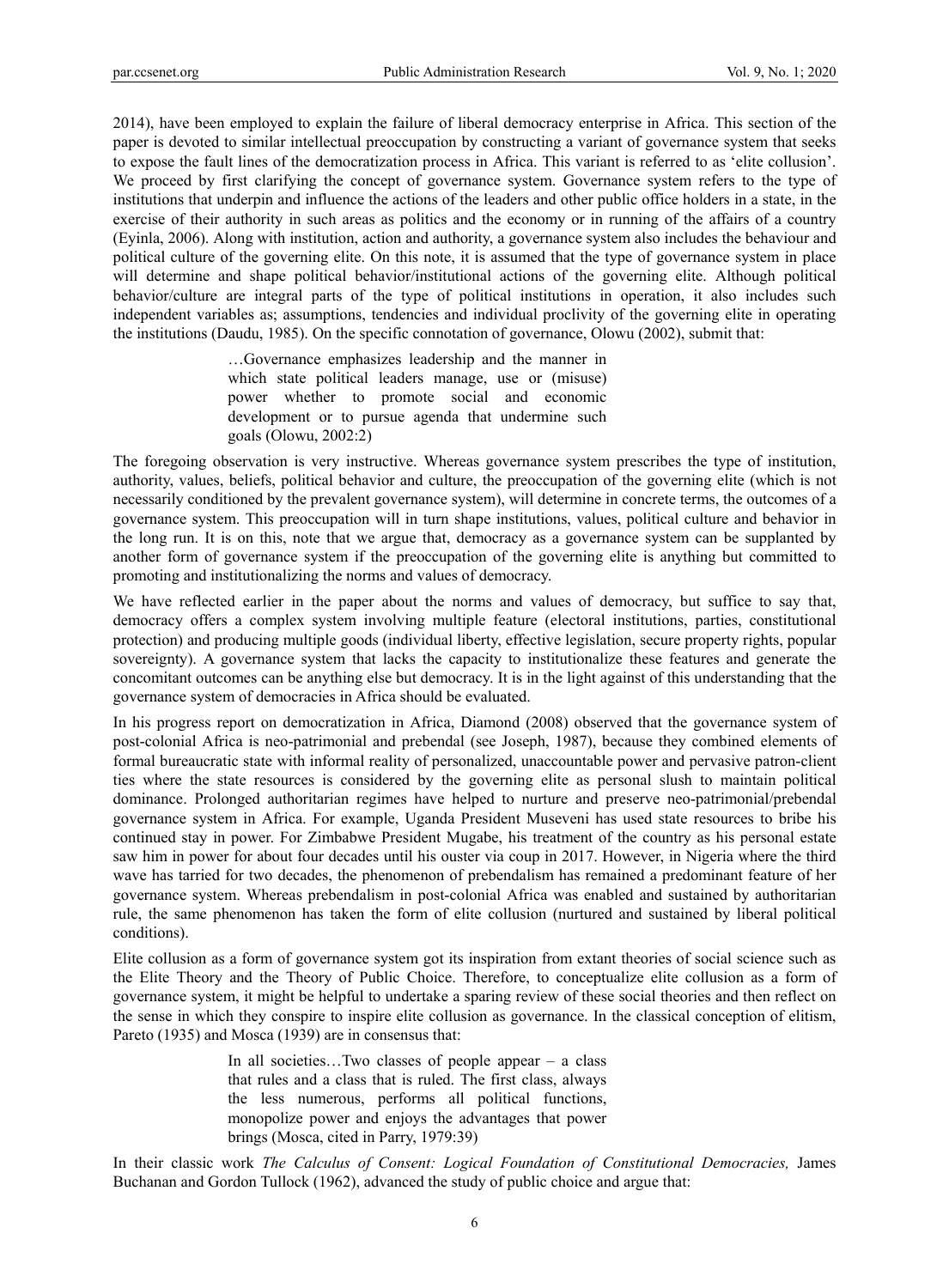There is no public interest in the sense of being an interest of the whole public. There are only particular interests…The behavioural premise that call for legislator to follow a selfless pursuit of the 'public interest' or the 'general welfare' as something independent of and apart from private economic interest is severely threatened (Buchanan and Tullock, 1962:283)

In the elitist paradigm, contrary to the belief that liberal democracy has established mechanism for ensuring equity in the distribution of power, opportunities and influence, there have always been a few group of people who constitute the leadership strata in societies. These leadership strata are organized, cohesive and well protected, permitting only a minimal cooption of non-elite (in order to maintain stability and avoid revolution). In similar vein, the public choice paradigm sees bureaucrats and legislators as self-interested utility maximizers, motivated by the perquisite of office… (Niskanen, 1993). Thus, representative government is often flawed in that in making public choice from among alternatives for others as well as himself, the legislator is predictably opportunistic and self-interested.

The theses of elitism and public choice converge at the point where both theories admit the primacy of the governing elite in the society. The conceptual framework of elite collusion has only taken the argument further that in the final analysis, the governing elite are in constant collusion to promote and protect their narrow interest over and above the common good through a variety of mechanisms of institutional capture. We shall return to this later.

#### **4. Elite Collusion and the System of Public Administration**

The system of public administration captures the array of institutions, processes and structured pattern of behavior that are deployed to give effect to public policy. The institutional locus of public administration is the public service with a variety of formalized organizational structures for the conduct of government business. The public service (also referred to as the bureaucracy) is expected to provide the institutional support for democratic good governance. Thus, as an integral part of the governing elite, bureaucrats play a significant role in nurturing and sustaining elite collusion as a form of governance system. As permanent officials of government, the impact of the bureaucracy determines to a large extent the concrete outcomes of governance. However, the political superstructure of governance expresses the will of the state (and once they are given official sacrament), the system of public administration steps in to translate this will into concrete governance outcomes.

Although constitutional democracy has assigned separate roles to the political leadership and the bureaucracy, the tremendous influence of the latter in public policy making and implementation has severally compromised the *raison d'être* of politics- administration dichotomy – a situation that has created opportunistic overlap in the policy process. This overlap has helped to nurture a policy environment that give vent to elite collusion. We shall return to this later. In the classical conception of politics- administration dichotomy, it is assumed that administration is divorced from the field of politics and based on a single organizational prototype universally applicable to all political regimes (Chandler and Plano, 1988). However, the intellectual debates on politics-administration dichotomy have produced stringent voices that are opposed to a water-tight separation (Pfeiffer; 1948; Appleby, 1949; Waldo, 1992; and Adamolekun, 1983). Waldo declared that politics-administration dichotomy is a misleading distinction which has become a fetish, a stereotype in the minds of theorists and practitioners alike. In his work *A Theory of Public Administration Means in Our Time a Theory of Politics Also,* Waldo asserts:

> If one searches for a term to designate human collectivity in which politics and administration are well integrated, two of the terms considered certainly would be totalitarian and utopian. Patently, we are not currently at risk for totalitarianism or within sight of utopia. But if and as we seek to move towards the latter, we must be aware of the former (Waldo, 1992:82)

While admitting that a watertight separation is not practicable, Adamolekun (1983) observes that politicians dominate issues of high content of political judgment and a low content of technical expertise, whereas administrators dominate issues of high content of technical expertise and low content of political judgment. In the final analysis, Pfiffner (1948:7) summed up the debates that "…there is no denial that in a considerable number of instance, question of politics will be closely intermingled with administrative action". Beyond these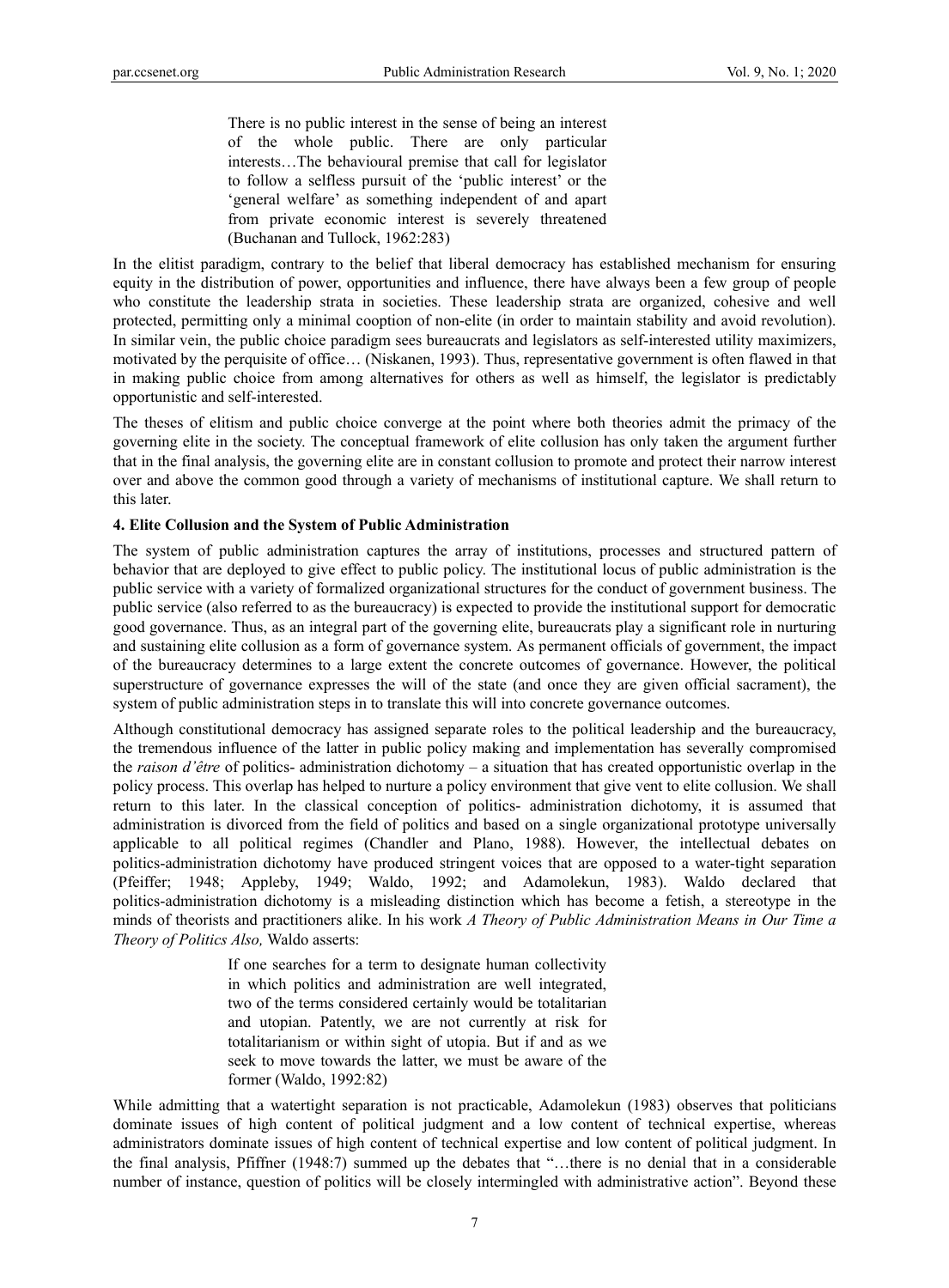neo-classical intellectual arguments, there are compelling strands of evidence to suggest that the bureaucracy has made considerable foray into the policy making arena. The intrusion of the bureaucrats into the jurisdiction of the politicians is often justified on account of the expert knowledge of the former, which the latter must leverage on in order to improve the quality of public policy. The desideratum of knowledge in public administration was acknowledged by Weber when he averred that precise calculation and systematic assessment of the various means of attaining a goal are involved in the construction of the rules which form the basis of bureaucracy (cited in Haralambo, 2001).

It is also assumed that as permanent officials of government, the bureaucrats provide the required institutional memory to ensure continuity in policy administration and governance. However, in the context of elite collusion, these bureaucratic virtues are exploited to the disadvantage of the larger public interest. The very knowledge of the file and technical expertise are partly responsible for undesirable governance outcomes such as; policy somersault/discontinuity, unpredictable policy trajectory and financial impropriety/corruption.

Policy somersault finds expression in the discontinuity and constant tinkering that have become regular features of the policy environment of developing economies. Change in political leadership often account for this policy discontinuity and abrupt change in policy direction. It is instructive to note also that; the subjective preference of top echelons of the bureaucracy also weighs heavily against policy continuity. Closely related to policy somersault is the issue of unpredictability of policy trajectory. Where a public policy is allowed to endure, the pre-eminence of the bureaucracy in policy implementation is sometimes manipulated to tinker with policy direction. A crucial stage of policy gestation is monitoring and evaluation. The bureaucracy (often driven by enlightened self-interest) may, in collusion with the politicians, pay lip service to this crucial stage. While the former does this damage to public policy by disconnecting from the feedback loop of the policy circle, the latter completes the damage by relaxing their oversight role.

Finally, financial impropriety has to do with authorization and control of public expenditure. Whereas the authorization of public expenditure is the constitutional prerogative of the politicians, the bureaucracy plays a decisive role in 'who gets what, when and how'. From such vantage position, funding of public projects and programmes is at the whim and caprice of bureaucrats. Given this overwhelming advantage, bureaucratic complicity in the massive and pervasive theft of public fund is unarguable.

#### **5. Discussion**

As the largest black nation on earth and the most populous in Africa, Nigeria approximates the despair as well as the hope of the entire continent. This arguably explains the pre-eminence of Nigeria in the general discourse of democratization and development in Africa. Hardly do scholarly reports on Africa's development trajectory pass the test of validity without identifying Nigeria as a classic example. Several explanations for this intellectual fixation in the development literature abound, the most persuasive being that, apart from her share size (in population and land mass), Nigeria is identified as the trigger of social transformation in Africa (on account of its location at the trigger of a short gun) which the map of Africa symbolize (Ozohu-Suleiman, 2016). On this note, we shall discuss the concrete manifestations of elite collusion as a form of governance system in Nigeria.

Nigeria has recorded almost two decades of unbroken democratization process. Thus, the liberal political conditions and the concomitant institutional infrastructure, processes and leadership tendencies have combined to generate governance outcomes that are more in deficit of the requirements of democratic good governance. Beyond the façade of the ability of people to live freely and autonomously as human beings (which democratic citizenship has engendered), the development that leads to improvement in quality of life indices for all, exist only in measures. The unenviable statistical figures on income inequality, rate of unemployment, prevalence of poverty, incidence of corruption and parlous human development indices are palpable indication that democracy is not connecting to development in Nigeria.

According to the National Bureau of Statistics (NBS), the level of inequality worsened from 0.356 in 2004 to 0.41 in 2013, and improved marginally to 0.391 in 2016. The downward trajectory recorded between 2004 and 2013 corresponds to 9 out of 14 years of the democratization process. Accordingly, 2% of an estimated population of 163 million Nigerians were responsible for 48.28% of national income in 2013 - a figure that declined marginally to 46.63% in 2016 (https://www.vanguardngr.com). In the 2017 (first quarter to third quarter) report of (NBS), the number of people within the labour force who are unemployed or underemployed in Q2 2017 and Q3 2017 increased from 13.6 million to 17.7 million and 15.9 million to 18.0 million respectively. The combined unemployment and underemployment rates for the entire youth labour force (age15 – 35) was  $52.65\%$ or 22.64 million, compared to 45.65% in Q3 2016 and 41.7% in Q4 2016 (https://www.nigerianstat.gov.ng).

The 2010 poverty profile in Nigeria (which was released in 2012 and remains the most current data on poverty),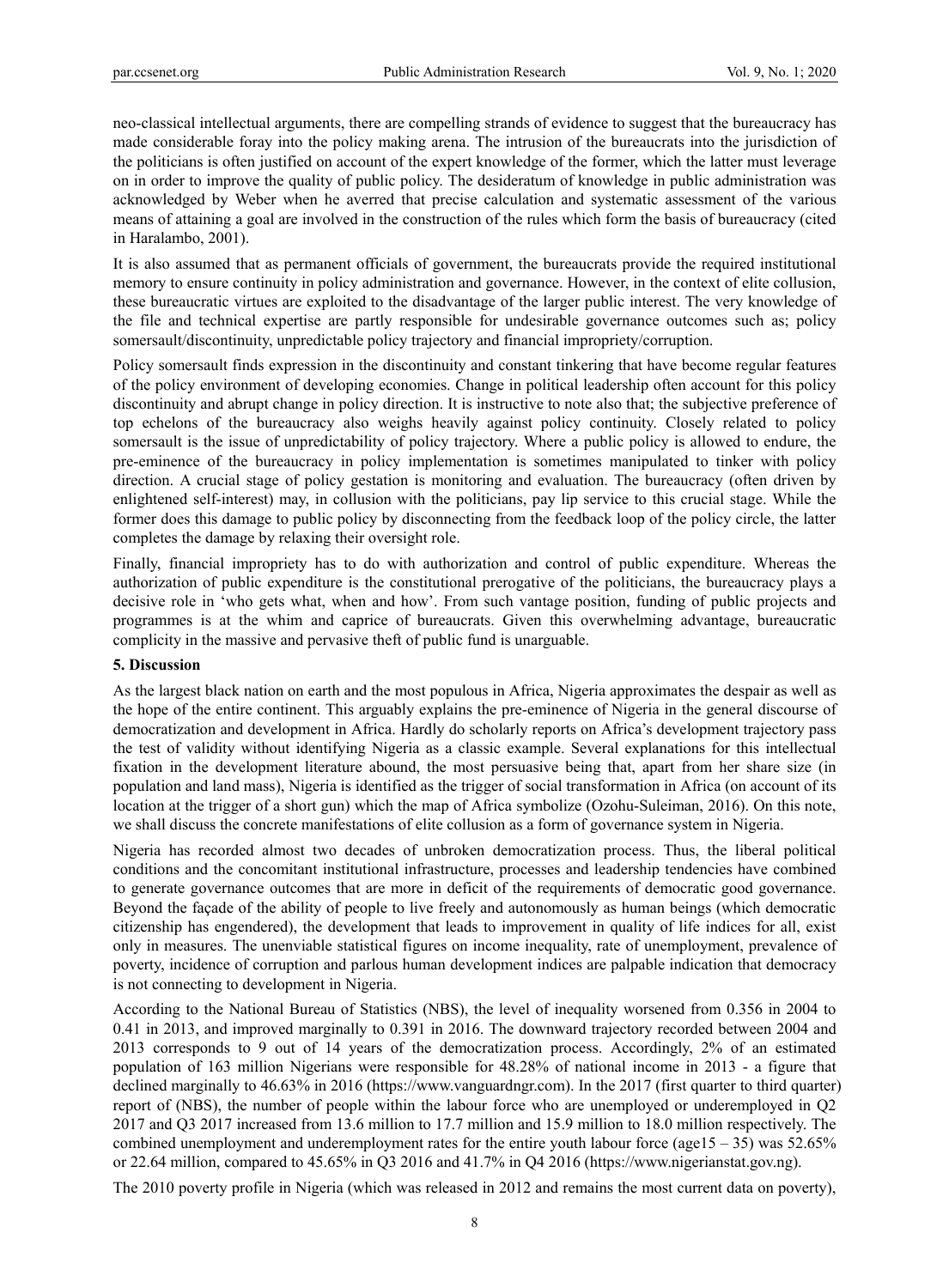revealed that out of an estimated population of 163 million, a staggering 112.47 million Nigerians are poor, representing 69.0% of the population. Table 4 below captures the poverty incidence in Nigeria between 1980 and 2010.

| Year |      | Poverty Incidence (%) Estimated Population (Million) Population in Poverty (Million) |        |
|------|------|--------------------------------------------------------------------------------------|--------|
| 1980 | 27.2 | 65                                                                                   | 17.1   |
| 1985 | 46.3 | 75                                                                                   | 34.7   |
| 1992 | 42.7 | 91.5                                                                                 | 39.2   |
| 1996 | 65.6 | 102.3                                                                                | 67.1   |
| 2004 | 54.4 | 126.3                                                                                | 68.7   |
| 2010 | 69.0 | 163                                                                                  | 112.47 |

|  |  | Table 4. Poverty incidence in Nigeria $(1980 - 2010)$ |
|--|--|-------------------------------------------------------|
|  |  |                                                       |

Source: National Bureau of Statistics, 2012

The figures in table 4 above indicate a consistent rise in the number of Nigerians that are trapped in the circle of poverty relative to the increase in the estimated population. In 2004, the figure dropped marginally from 65.6% to 54.4% and picked up significantly to 69.0%, in 2010 (indicating that more Nigerians became poor 11 years into the democratization process).

The United Nations Development Programme (UNDP) in its 2016 Human Development Report, ranked Nigeria 152nd out of 188 countries surveyed. This ranking translates to 0.504 Human Development Index (HDI) which placed Nigeria among the lowest not only in the World but also in the continent of Africa. The report acknowledged that over the past 25 years, human development progress has been impressive, but the gains of the progress have not achieved universal spread. Thus, these imbalances have made it difficult if not impossible for people to reach their full potentials in life (http://hdr.undp.org/en/data). Obviously, the over 112 million Nigerians trapped in poverty are in the category of people who are lacking in multiple dimensions of human development. For a country that produces one of the World's largest volume of crude oil coupled with a variety of solid mineral deposits, these contradictions about the human condition in her territory, calls to question the integrity of government institutions and their handlers in respect of the application of the nation's commonwealth to improve the living standards of the people (see Ozohu-Suleiman, 2015). A notorious pre-deposing factor to the negative development indicators is corruption. In a report by Transparency International (2017), Nigerian ranked 148th position out of the 180 countries evaluated in the Corruption Perception Index (CPI). This ranking translates to 28 score out of 100 – a figure lower than the average in Sub-Saharan Africa. In the 2016 ranking, Nigeria scored 28. In 2015 the score was 26. In 2014 the country scored 27 and 25 in 2013 (http://www.saharanreporter.com/2018/02/21/transparencyrank-nigeria). The 2017 score of 28 came against the backdrop of two years into a new regime that has promised zero tolerance for official graft.

Whereas corruption as predisposing factor to the development problematic in emergent democracies has received considerable attention in the literature, intellectual preoccupation is scanty on the nature, character and tendencies of the governing elite (that underlie the democratization process), and which have helped to nurture and sustain corruption and other forms of official malfeasance. The phenomena of policy reversal, unpredictable policy trajectory and legislative-executive collusion on public expenditure management are recurring decimal in Nigeria.

Many examples of policy reversals abound, but a few will suffice here. Some cases of policy discontinuity occurred in 2007 and 2008 one in the privatization policy and two in the education sector. In the privatization policy, some transactions namely sale of Kaduna and Port Harcourt refineries, sale of SAT3, takeover of NICON Insurance, sale of NITEL and some concession agreements were cancelled (Adamolekun cited in Ozohu-Suleiman, 2014). These reversals occurred in spite of the impressive achievements recorded in the liberalization of the telecommunication sector. However, it is interesting to note that the privatization of the nation's refineries is now hotly debated in the public domain, with the organized labour calling for the sustenance of the policy reversal, ostensibly on the ground that the policy was designed to deliver the nation's major source of wealth to the ruling class, who in the first place were responsible for its mismanagement (see the Guardian Newspaper, Dec., 18, 2013:4). In the education sector, the policies on Public-Private Partnership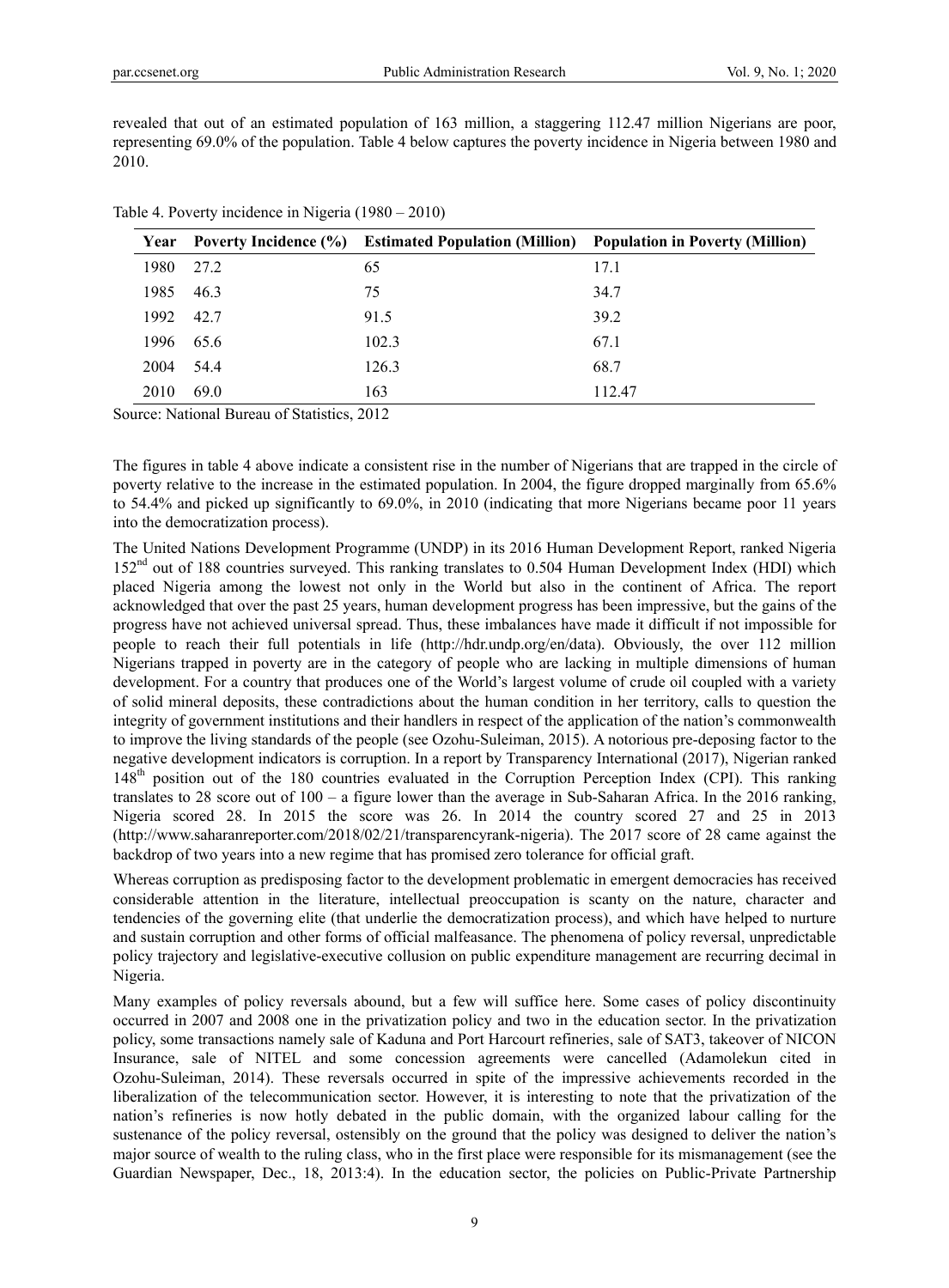(PPP)for the management of 102 Federal Government Colleges and the merger of Polytechnics and Colleges of Education with Universities were reversed. In the grip of these policy somersaults, public interest is severely compromised.

On lack of predictability in policy trajectory, public policies targeted at infrastructure development and those on installing transparency/accountability are often the casualty of the enlightened self-interest of the governing elite. For the better part of the democratization process in Nigeria, government has created unparalleled record of abandoned projects. It was reported that the number of government projects that were abandoned stood at 19,000 (https://www.dailytrust.com.ng). A preponderance of these projects constitutes part of state intervention to address the huge deficit in the critical infrastructure needs of the country. Moreover, the comprehensive reform of the public service that started in 2001, and which among others aimed to establish service compact (SERVICOM) in order to address the question of how government can better connect with citizens to improve service delivery (Ozohu-Suleiman, 2010), has suffered lack of policy direction due largely to ineffective enforcement mechanism to drive improved service delivery. Thus, the SERVICOM campaign that generated a lot of excitement with the prospect of igniting a silent revolution in public service delivery has lost steam.

Also, the policy initiative that seeks to institutionalize transparency and accountability in the governance of extractive industries has been a victim of lack of policy direction. Part of the strategies for the implementation of this policy is the establishment of Nigeria Extractive Industries Transparency Initiative (NEITI). Since its establishment, NEITI has made considerable disclosures on the governance of extractive industries through its several reports. Regrettably, the government has done nothing to implement the far reaching recommendations in these reports. The National Assembly has also been found wanting in its oversight of the extractive industries (Ozohu-Suleiman, 2015).

On control of public fund, fault lines are deliberately created to provide opportunity for infractions. The power over authorization of public expenditure has been subject to abuse by the National Assembly through unnecessary delays in the passage of the Appropriation Bill. The executive has also been culpable for extra budgetary expenditure and gross abuse of due process of law. Thus, the respective roles of the politicians and bureaucrats on public expenditure management relate more to the abiding concern to furnish their personal interest rather than using the budget as instrument to grow the economy. On account of these fault lines, national budgets (over the years) are not usually ready until at least three months into the new fiscal year. Even as budget estimates await official sacrament, the National Assembly in collusion with the Ministries, Departments and Agencies (MDAs) of government, make insertions into the budget estimates.

Four of such insertions deserve mention here, they are; budgetary allocation for the highly contested constituency projects, arbitrary increases in the capital vote, the increase in the budget of the National Assembly, and the increase in votes to certain MDAs, whose chief executives have lobbied for such increases (Ozohu-Suleiman, 2013). Thus, the heavily publicized budget padding of the 2017 fiscal year is only reminiscent of what has become a notorious practice of indiscriminate alteration of budget figures. When the budget become operational, poor implementation is blamed on the executive owing to massive corruption in funds disbursement for projects and programmes implementation. However, the National Assembly also shares in this blame on account of its ineffective and ineffectual oversight of MDAs – a situation that the bureaucracy has often exploited to its advantage.

## **6. Conclusion**

There is increasing optimism that the democratization process is significant to Africa's quest for good governance and development. However, this optimism is anchored on sustainable democratic reforms (taking into account the possibility of reverse wave from democracy to authoritarianism). Perhaps, one of the exceptionalities of Nigeria's political development experience is the reverse wave which occurred in 1983 after a stint of about five years of democratization. Commonly referred to as the 'Second Reverse Wave', Nigeria along with (Indonesia, Turkey, Pakistan, Greek and many Latin America countries) suffered a relapse to authoritarian rule – a development that equally set back the development process for several years. Two among the factors that account for the transition away from democracy in these countries are instructive. They are; the weakness of democratic values among the governing elite, and severe economic setbacks (which intensified social conflict predisposed the political system to authoritarian rule.

In Nigeria, the democratization process that commenced in 1999 has endured for about two decades now. Two decades of unbroken democratization process is significant to Nigeria's political and constitutional development in so far as it provides opportunity to address challenges that are associated with building democratic institutions and processes to sustain democratic rule, and promote democratic good governance. In interrogating the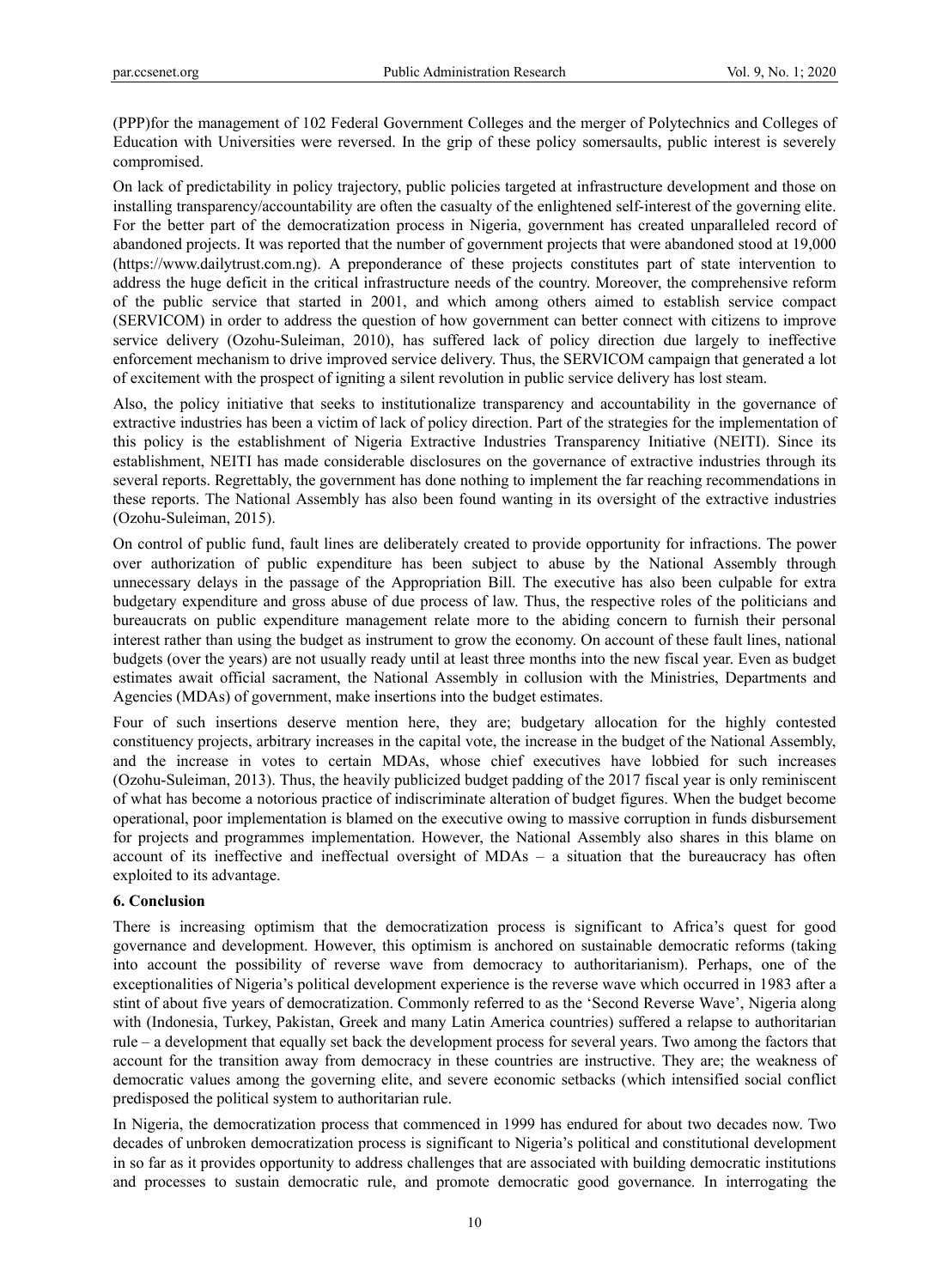democratization process, the objective reality is that, the liberal political conditions engendered by democracy have been exploited by the governing elite to project their interest to the detriment of the common good.

This paper has largely fulfilled its mandate of substantiating this contradiction. Through a painstaking analysis of the complex interrelationship between the political governing elite group and the bureaucratic elite group, the paper has established how the hegemonic interest of the governing elite defines and shapes public policy and its concomitant outcomes. Democracy as a governance system is given, but the nature, character and tendencies of the governing elite can either sustain democracy and promote its cherished values and norms or supplant it with a variant of governance system that we refer to (in the case of Nigeria) as elite collusion. The paper concludes that the democratization process requires the intervention of ideologically constructed party politics to reconstruct the prevalent governance system.

#### **7. Recommendations**

In the light of arguments raised, observations made and issues discussion, the following recommendations become imperative:

1) There is need to realign the democratization process to embrace the variant of social democracy. Since development is about people, their livelihood and the choice they make that affect them, democracy remains the only governance system that can foster the necessary political conditions for people- driven and people-centered development. Therefore, given the widespread development deficit in the country and the urgency with which this deficit should be confronted, a social democracy that places emphasis on concrete political, social and economic rights as opposed to liberal democracy that projects the interest of the governing elite is urgently required.

2) Closely related to the foregoing is the call for ideologically constructed party politics to revitalize the democratization process. Party politics with strong ideological leaning that is cast in pro-masses agenda has been painfully absent in the Nigerian political system. Thus, to give impetus to a people-centered and people-driven development paradigm, there is need for political parties to commit to ideology that clearly define their approach to democratic good governance and inclusive development

3) To complement the role of ideologically constructed party politics, the democratization process should be inclusive of civil society, the organized labour, youth movement, women's group, professional bodies and the media. The interface between government and these critical mass of the population will create the platform to confront elite collusion as manifest or potential obstacle to good governance

4) Government should commit to building strong governance institutions that are rule bound, as opposed to the leadership myth that currently obtains. Strong and enduring institutions are required to truncate the phenomenon of policy reversal and policy somersault. Strong and rule bound institution is one that has tenacity over due process, adhere to organizational hierarchy and committed to formalized procedures (re-bureaucratization of a sort).

5) Finally, the system-wide reform of the public service that started in 2001 should be reappraised and refocused. There is convincing evidence that some of the gains of the reform have been lost due to inconsistency in its implementation. Findings reveal that the institutional framework for the implementation of service compact is unduly centralized, lacks enforcement mechanism and therefore ineffective. The Ministerial SERVICOM Units which is an attempt to decentralize and monitor implementation, often come under the undue influence of MDAs. Government should revisit the implementation strategy of SERVICOM with a view to developing enforcement mechanism that can yield positive results. To this end, the new Department of Reform Monitoring and Service Improvement is key to the idea of compliance enforcement.

#### **References**

Adamolekun, L. (2011). "A Transformation Agenda for Accelerating National Development", being a lecture delivered on the occasion of the 2011 Presidential Inauguration Ceremonies, Thursday, May, 26.

Adejumobi, S. (2004). Democracy, Good Governance and Constitutionalism. In S. Odion- Akhaine (Ed.), *Governance: Nigeria and the World. A Publication of the Centre for Constitutionalism and Demilitarization (CENCOD).* Lagos: Panaf Press Ltd.

Ake, C. (2000). *The Feasibility of Democracy in Africa.* Dakar: CODESRIA.

Ake, C. (2001). *Democracy and Development in Africa.* Ibadan: Spectrum Books Ltd.

Anifowoshe, R., & Enemuo, F. (2008). *Elements of Politics.* Lagos: Sam Iruansi Publications.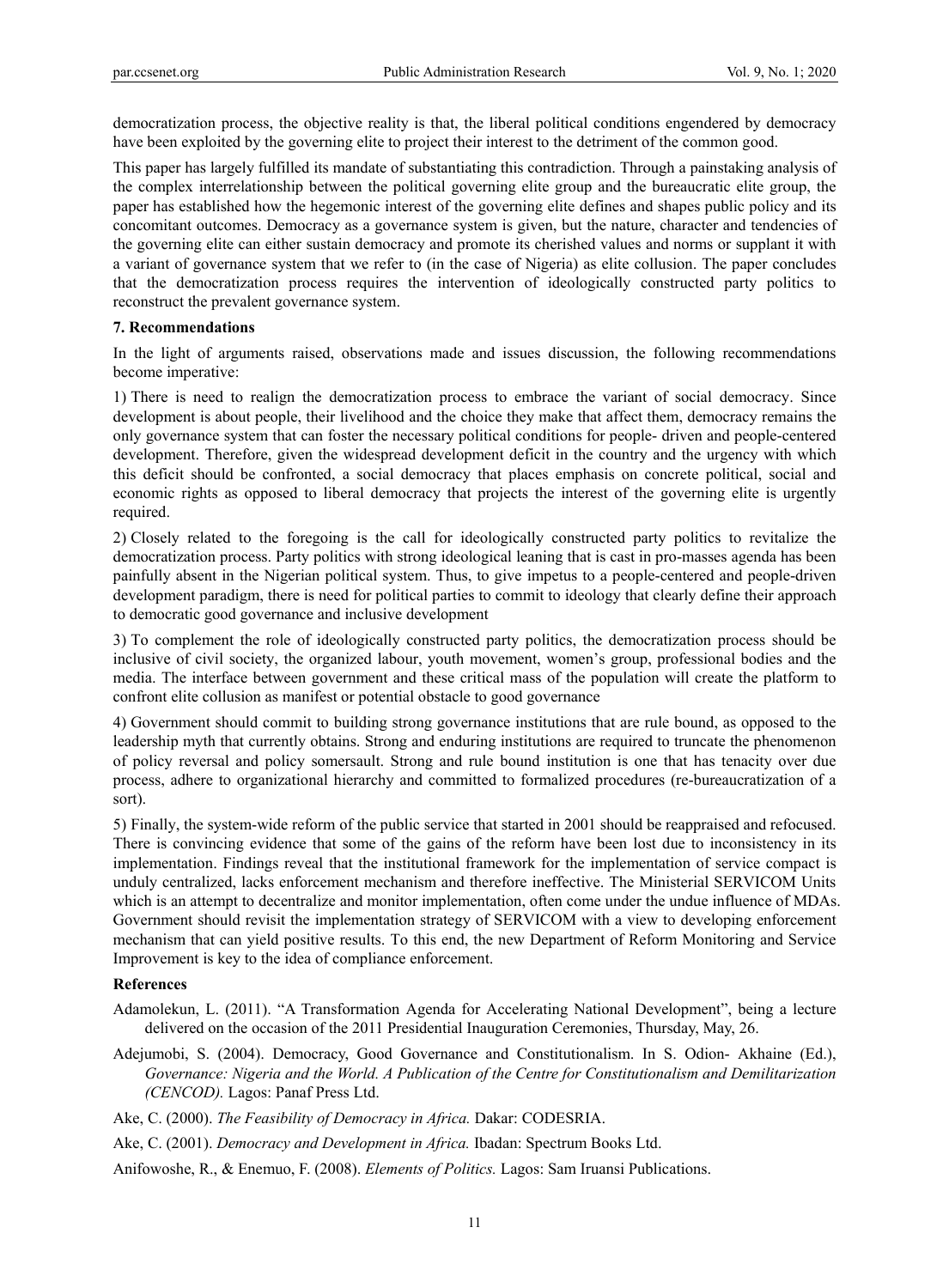Appleby, P. H. (1949). *Policy Administration.* Alabama: University of Alabama Press.

- Bratton, M., & Van de Walle, N. (1992). Popular Protest and Political Reform in Africa. *Comparative Politics, 24.* https://doi.org/10.2307/422153
- Brownlee, J. (2009). Portents of pluralism: how Hybrid Regimes affect Democratic Transition. *America Journal of Political Science, 53*(3). https://doi.org/10.1111/j.1540-5907.2009.00384.x
- Buchanan, J., & Tullock, G. (1962). *The Calculus of consent: Logical Foundation of Constitutional Democracy.*  Ann Anbor: University of Michigan Press. https://doi.org/10.3998/mpub.7687
- Case, W. (2004). Comparative politics, Volume 37, No. 1, p. 83 104. https://doi.org/10.2307/4150125
- Daudu, P. C. A. (1985). The New Political Infrastructure: Prospects for the Future. In J. F. A. Ajayi, & B. Ikara (Eds.), *Evolution of political culture in Nigeria.* Zaria: University Press.
- Diamond, L. (2008). The State of Democracy in Africa. In Democratization in Africa: What Progress towards Institutionalization? Conference Report of the National Intelligence Council (NIC), United States.
- Diamond, L. (2014). *Anatomy of Feckless State, Premium Times Nigeria.* Retrieved from http://www.premiumtimes.nig.com
- Dun, J. (1986). The Politics of Representation and Good Governance in Post-Colonial Africa. In P. Chabal (Ed.), *Political Domination in Africa.* Cambridge: Cambridge University Press. https://doi.org/10.1017/CBO9780511558795.009
- Eyinla, B. (2006). Democratization and Governance in Africa. In A. A. Mohamoud (Ed.), *Shaping a New Africa.*  Amsterdam: KIT Publishers.
- Haralambo, M. (2001). *Sociology: Themes and perspectives.* New York: Oxford University Press.
- Huntington, S. P. (1991). Democracy's Third Wave. *Journal of Democracy, 2*(2). https://doi.org/10.1353/jod.1991.0016
- Ibori, M., & Anakwe, A. (2017). Democracy and the Crises of Succession in Africa: Tenure elongation in Perspective. *Journal of Science, Engineering and Technology, 4*(2).
- Ibori, S. M. (2014). The Collapse of Probity and Good Governance in Nigeria:The Bureaucracy Discharged but not Acquitted. *Global Journal of Political Science and Administration, 2*(4).
- Johnson, J. (1991). Aid and Governance in Africa. The Round Table, 320. https://doi.org/10.1080/00358539108454060
- Joseph, R. A. (1987). *Democracy and Prebendal Politics in Nigeria: The Rise and Fall of The Second Republic*. Cambridge: Cambridfe University press.
- Leftwich. (2000). *States of Development: On the Primacy of Politics in Development.* Cambridge: Polity Press.
- Lewis, P. (2008). Growth without Prosperity: Democracy, Poverty and Inequality in Africa. In Democratization, in Africa: What Progress Towards Institutionalization? Conference Report of the National Intelligence Council (NIC), United States.
- Lynch, G., & Crawford, G. (2011). *Democratization in Africa 1990 2010: An Assessment.* Retrieved April 11, 2018, from http://www.tandfoline.com/loi/fdem20
- Mosca, G. (1939), *The Ruling Class* (Translated by Hannah D. Khan). New York: McGraw Hill Book Company.
- National Bureau of Statistics. (2012). Poverty Incidence in Nigeria (1980-2010).
- National Bureau of Statistics. (2016). *Level of Inequality among Nigerians.* Retrieved May 1, 2018, from https://www.vanguardngr.com
- National Bureau of Statistics. (2017). *Labour Force Statistics Vol. 1: Employment and under Employment Report.*  Retrieved May 1, 2018, from http://www.nigerianstat.gov.ng
- Niskanen, W. A. (1993). *Bureaucracy: Servant or Master?* Institute of Economic Affairs, London.
- Nzongola-Ntalaja, G. (2006). Democratic Transition in Africa. *Journal of Constitutional Development, 6*(1).
- Olowu, D. (2002). Public Service Delivery. In L. Adamolekun (Ed.), *Public Administration in Africa: Main Issues and Selected Country Studies.* Ibadan: Spectrum Books Ltd.
- Ozohu-Suleiman, A. (2010). Service Compact and Governance in Nigeria: A Perspective on the Reform of the Public Service. Paper Presented at an International Conference on 'Global Financial Crisis and Africa's